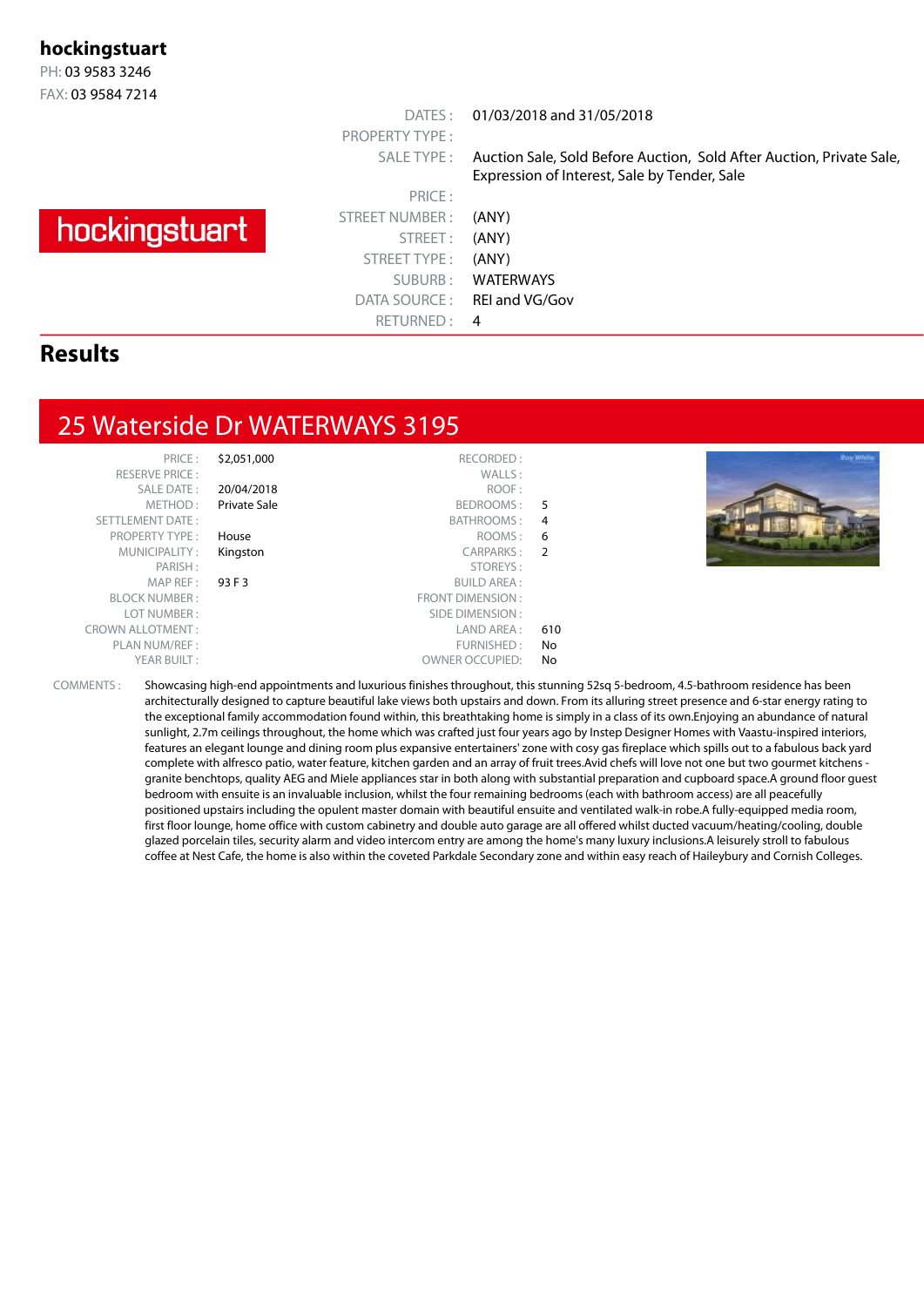#### 7 Barmah Pl WATERWAYS 3195

| <b>Ray White</b> |     | RECORDED:              | \$1,480,000  | PRICE:                  |
|------------------|-----|------------------------|--------------|-------------------------|
|                  |     | WALLS:                 |              | <b>RESERVE PRICE:</b>   |
|                  |     | ROOF:                  | 16/05/2018   | SALE DATE:              |
|                  | 4   | BEDROOMS:              | Private Sale | METHOD:                 |
|                  | 3   | BATHROOMS :            |              | SETTLEMENT DATE:        |
|                  | 5   | ROOMS:                 | House        | <b>PROPERTY TYPE:</b>   |
|                  | - 2 | CARPARKS:              | Kingston     | MUNICIPALITY:           |
|                  |     | STOREYS:               |              | PARISH:                 |
|                  |     | <b>BUILD AREA:</b>     | 93 D 2       | MAP REF :               |
|                  |     | FRONT DIMENSION:       |              | <b>BLOCK NUMBER:</b>    |
|                  |     | SIDE DIMENSION :       |              | LOT NUMBER:             |
|                  | 601 | LAND AREA :            |              | <b>CROWN ALLOTMENT:</b> |
|                  | No  | FURNISHED:             |              | PLAN NUM/REF :          |
|                  | No  | <b>OWNER OCCUPIED:</b> |              | YEAR BUILT:             |

COMMENTS : Soak up serene views of the beautiful adjacent wetlands from the incredible indoor/outdoor room of this 4-bedroom, 3-bathroom home right on the water in a highly sought-after pocket of Waterways.While the uninterrupted views will instantly win you over, the rest of the home is equally as impressive. Multiple living zones, soaring ceilings with light-filled voids and a peaceful position in a low-traffic neighbourhood all add to the home's immense appeal.Step inside and discover a fully-equipped media room with 21-inch projector, a tranquil lounge plus open plan living/dining area and stunning stone kitchen complete with quality appliances and walk-in pantry. From here, head to the sensational indoor/outdoor room overlooking the wetlands - here, a wall of bi-folds can be thrown open on warmer days to allow the gentle breezes in whilst during the colder months, this brilliant space is perfect for curling up with a good book.A ground floor bedroom is a highly desirable inclusion, whilst the remaining bedrooms are peacefully situated upstairs including the opulent master with fitted walk-in robe and luxe spa ensuite. A bright family bathroom, separate WC and huge lounge/study area with calming water views concludes the first floor. In the prized Parkdale Secondary zone, and within easy reach of Haileybury and Cornish Colleges, this flawless offering also includes ducted heating, refrigerated cooling, video intercom, 11-person spa, security alarm and double auto garage with rear roller door access.

## 2 Jubilee Blvd WATERWAYS 3195

| PRICE:<br><b>RESERVE PRICE:</b> | \$1,010,000  | RECORDED:<br>WALLS:    |                | <b>Roy White</b> |
|---------------------------------|--------------|------------------------|----------------|------------------|
| <b>SALE DATE:</b>               | 28/05/2018   | ROOF:                  |                |                  |
| METHOD:                         | Private Sale | BEDROOMS: 4            |                |                  |
| SETTLEMENT DATE:                |              | BATHROOMS:             | $\overline{2}$ |                  |
| <b>PROPERTY TYPE:</b>           | House        | ROOMS: 5               |                |                  |
| MUNICIPALITY:                   | Kingston     | CARPARKS: 2            |                |                  |
| PARISH:                         |              | STOREYS:               |                |                  |
| MAP REF:                        | 93 G 2       | <b>BUILD AREA:</b>     |                |                  |
| <b>BLOCK NUMBER:</b>            |              | FRONT DIMENSION:       |                |                  |
| LOT NUMBER:                     |              | SIDE DIMENSION :       |                |                  |
| <b>CROWN ALLOTMENT:</b>         |              | LAND AREA :            | 428            |                  |
| PLAN NUM/REF :                  |              | FURNISHED:             | No             |                  |
| YEAR BUILT:                     |              | <b>OWNER OCCUPIED:</b> | No             |                  |

COMMENTS : Bright, sun-splashed interior spaces enhanced by high ceilings and soaring light-filled voids create a welcoming ambience and incredible sense of space throughout this impeccable 4-bedroom residence. An enviable position opposite the fabulous open expanse of the Lake King Circle reserve and playground simply adds to this beautiful home's immense family-friendly appeal!Upon entry, you will immediately be impressed by the choice of inviting living spaces. A tranquil lounge and dining room with parkland views, a relaxed family room opening to the easy-care garden and patio plus a versatile first floor retreat give plenty of space for the entire family to spread out and enjoy. The social hub of the home is the designer kitchen with premium Smeg appliances - its fabulous stone and timber island providing lots of room for friends and family to gather around.Peacefully positioned upstairs are four light-lavished bedrooms, including the master which boasts twin wardrobes, stunning ensuite and balcony access from which to enjoy the calming parkland views.A stylish family bathroom, powder room, laundry with rear access, ducted heating and cooling plus double auto garage conclude a flawless family home.In one of the area's most sought-after locales, the home is just moments to the lake and fabulous Nest Cafe and benefits from prized Parkdale Secondary zoning. Bus stops are located nearby, whilst Haileybury, Lighthouse and Cornish Colleges are all within easy reach.